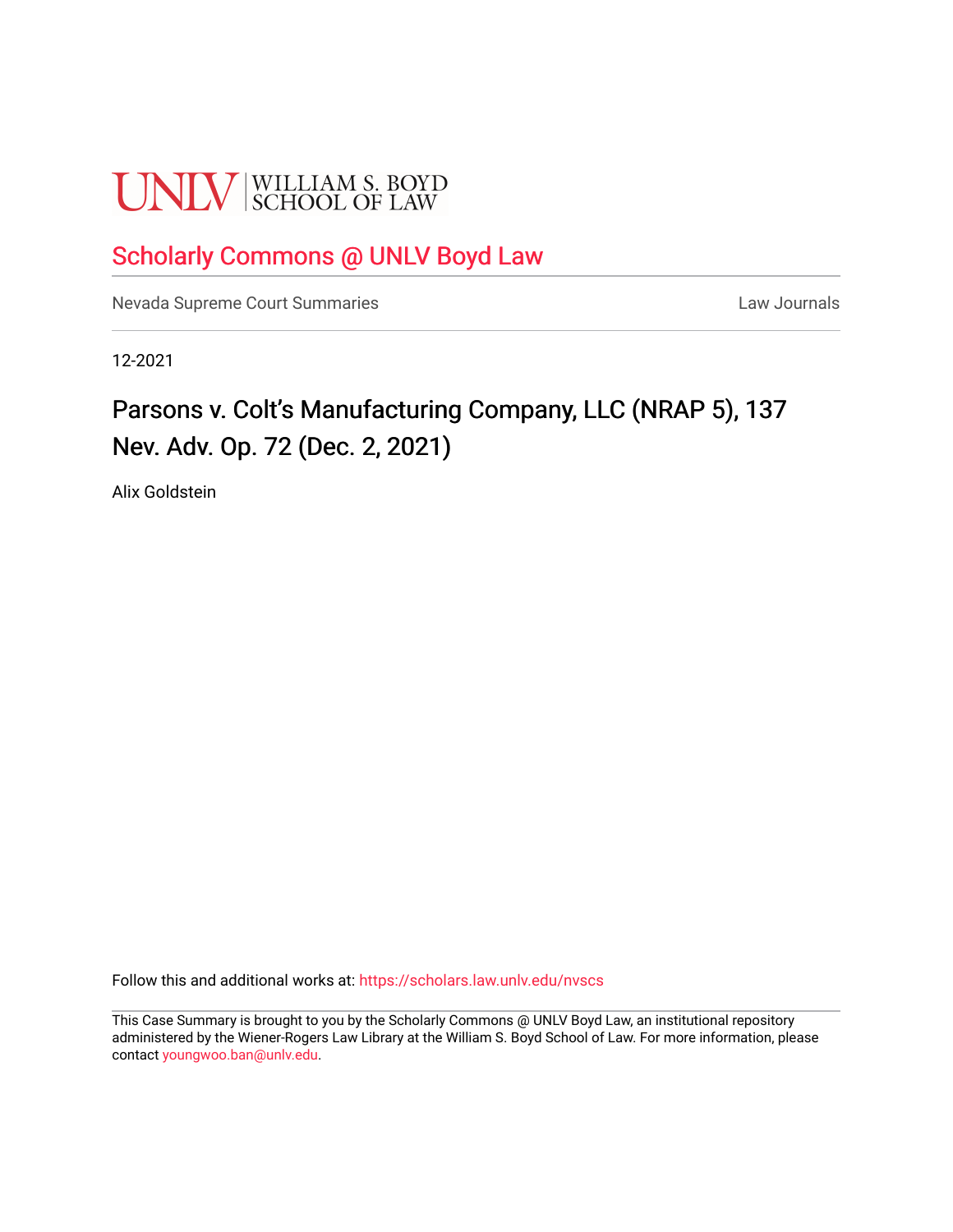#### $2021$ <sup>1</sup>

### **CIVIL LIABILITY: ARE GUN COMPANIES LIABLE FOR THIRD PARTY USE OF FIREARMS?**

### **Summary**

In an opinion drafted by Justice Pickering, the Court advised Nevada's federal district court that NRS 41.131 provided immunity to gun manufacturers and distributors from claims brought against them where a firearm or ammunition caused serious injury, damage, or death. The Court used statutory canons of construction, legislative history, persuasive authority, and past precedent to analyze NRS 41.131's protections. The court found that NRS 41.131 provided gun companies immunity from third party use of illegal firearms.

### **Background**

Carrie Parsons was a victim of the Route 91 Harvest Festival mass shooting in 2017. The shooter brought high-capacity magazines, bump stocks, and twelve AR-15 semi-automatic rifles to a hotel room on the 32nd floor. Bump stocks are tools that enable semi-automatic rifles to fire more quickly. The shooter fired 1,049 rounds in 10 minutes and killed 58 people.

James and Ann-Marie Parsons filed suit against the gun companies in Nevada state court. They brought three claims: (1) A wrongful death claim under 18 U.S.C. § 922(b)(4) (2019), which prohibited the sale or delivery of machineguns, and under NRS 202.350(1)(b), a similar Nevada statute prohibiting the sale or delivery of machineguns; (2) a negligence per se claim under the same statutes; (3) and a negligent entrustment claim. The gun companies removed the case to Nevada federal district court and filed a 12(b)(6) motion to dismiss. The gun companies argued

<sup>&</sup>lt;sup>1</sup> By Alix Goldstein.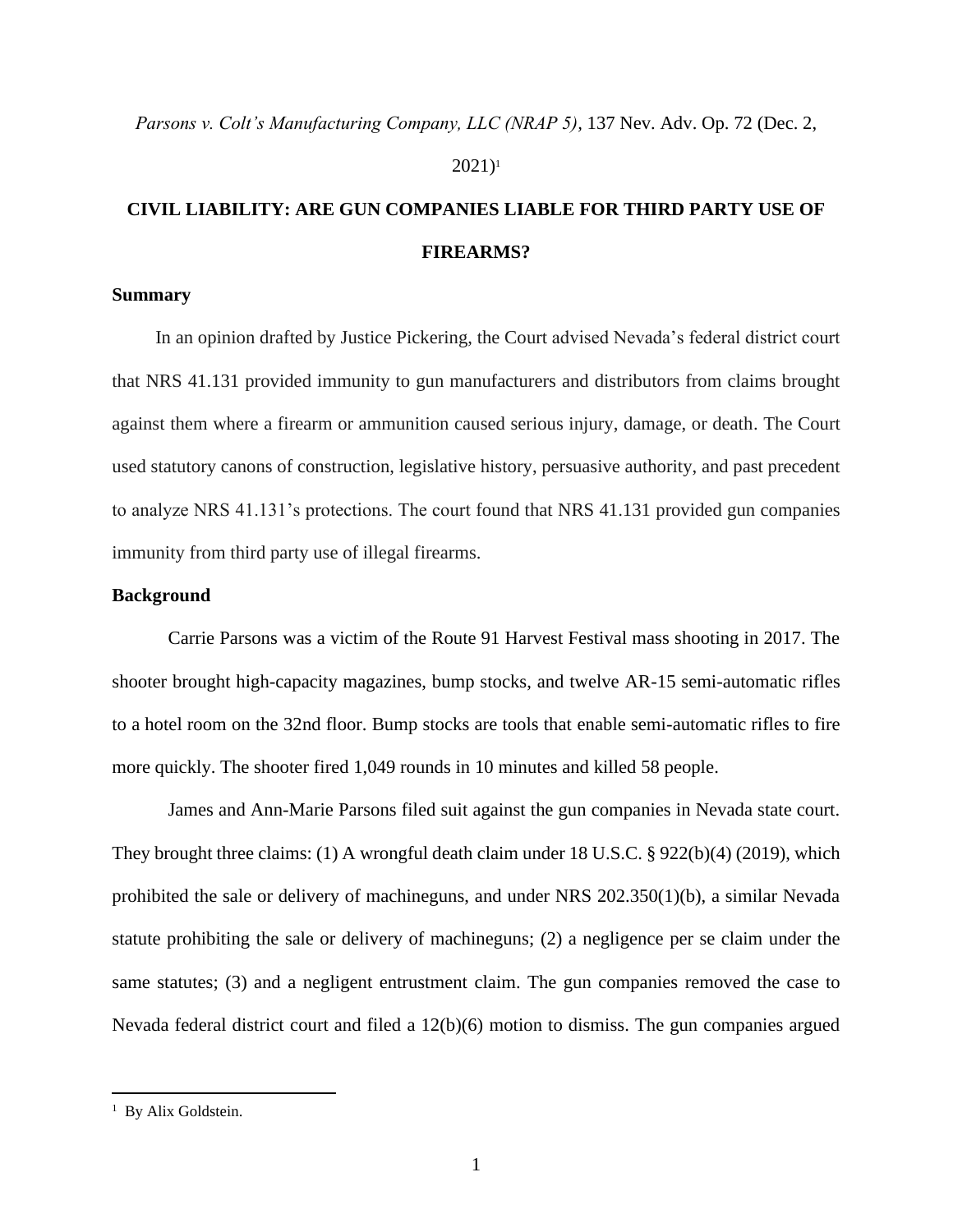that the federal Protection of Lawful Commerce in Arms Act (PLCAA) and NRS 41.131 provided immunity to gun manufactures. NRS 41.131(1) does not allow a party to sue the manufacturer or distributor of firearms or ammunition merely because the firearm caused injury, damage, or death. The PLCAA is similar.<sup>2</sup>

Federal district court dismissed the negligent entrustment and negligence per se claims. But the court found that the wrongful death claim fell under the predicate exception to the PLCAA. The predicate exception allows a party to bring suit against gun companies if the companies knowingly violated state or federal law when selling or marketing the product, and that violation was a proximate cause of the injury or death.<sup>3</sup> The Parsonses argue that the predicate exception is warranted because the AR-15 could be modified easily with the bump stocks to bring them under the federal and state definition of a machinegun, which violates federal and state machinegun prohibitions. <sup>4</sup> The federal court found that the Parsons' argument supported a plausible claim for relief and that the PLCAA did not preclude the wrongful death claim.<sup>5</sup>

But there was still the question of whether NRS 41.131 was broader than the PLCAA and provided immunity to the gun companies. The federal district court declined to answer this state law question. Instead, the federal district court certified two questions about the scope of NRS 41.131 under the Nevada Rules of Appellate Procedure (NRAP). NRAP 5 allows the Nevada Supreme Court to accept and answer certified questions about Nevada law. The federal district court certified three questions: (1) Does a plaintiff bringing a wrongful death claim where the gun companies knowingly violated federal and state law machinegun prohibitions have a cause of

<sup>&</sup>lt;sup>2</sup> 15 U.S.C. § 7901(b)(1) (2019); see also id. §§ 7902(a)-(b), 7903(5)(A).

 $3\,$  15 U.S.C. § 7903(5)(A)(iii).

<sup>4</sup> *See* 26 U.S.C. § 5845(b) (2019); NEV. REV. STAT 202.350(8)(c) (2015) (recodified as NEV. REV. STAT 202.253(6)  $(2021)$ ).

<sup>5</sup> Parsons v. Coles Mfg. Co., LLC, No. 2:19-cv-01189-APG-EJY, 2020 WL 1821306, at \*6 (D. Nev. April 10, 2020).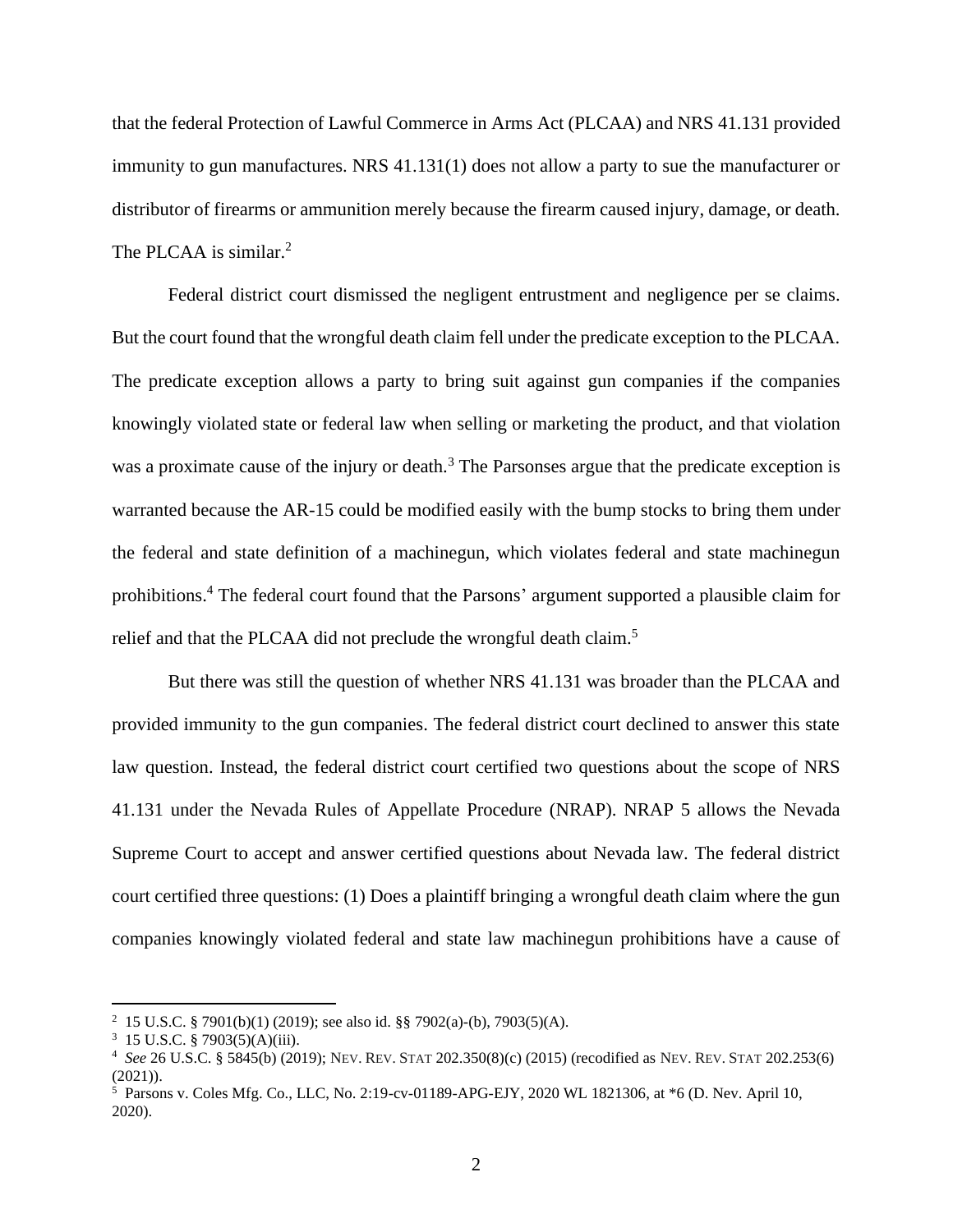action under NRS 41.131? (2) Does NRS 41.131 allow a wrongful death claim where the gun companies knowingly violated federal and state law machinegun prohibitions? (3) Can a plaintiff bring a negligence per se claim where the gun companies knowingly violated federal and state law machinegun prohibitions absent any legislative intent to impose civil liability?

#### **Discussion**

The first question required the Court to interpret NRS 41.131. The Court used the whole-text canon and construed the text of the statute. <sup>6</sup> The court also looked at the history of NRS 41.131, which was enacted twenty years before the PLCAA. Despite the length in between the two laws, NRS 41.131 and the PLCAA have a similar purpose. The state and federal statute both protect firearm manufactures from lawsuits premised on the fact that a gun can properly shoot. The plain language of the statute includes the following:

No person has a cause of action against the manufacturer or distributor of any firearm or ammunition *merely because* the firearm or ammunition was capable of causing serious injury, damage or death, was discharged and proximately caused serious injury, damage or death. This subsection is declaratory and not in derogation of the common law.<sup>7</sup>

The Parsonses agreed and argued that the statute shields gun companies from frivolous lawsuits that allege fault based merely on the inherent dangers of the firearm. However, the Parsonses believed the words "merely because" constituted a no-fault statute and would not protect gun companies from lawsuits if the companies acted unlawfully when manufacturing or distributing the firearms. The gun companies disagreed and argued that the statute shields them from all lawsuits except products liability cases where the firearm malfunctioned.

<sup>6</sup> ANTONIN SCALIA & BRYAN A. GARNER, READING LAW: THE INTERPRETATION OF LEGAL TEXTS 167 (2012); Orion Portfolio Servs. 2 LLC v. Cty. of Clark ex rel. Univ. Med. Ctr. of S. Nev., 126 Nev. 397, 403, 245 P.3d 527, 531 (2010).

 $7$  Nev. Rev. STAT 41.131(1) (emphasis added).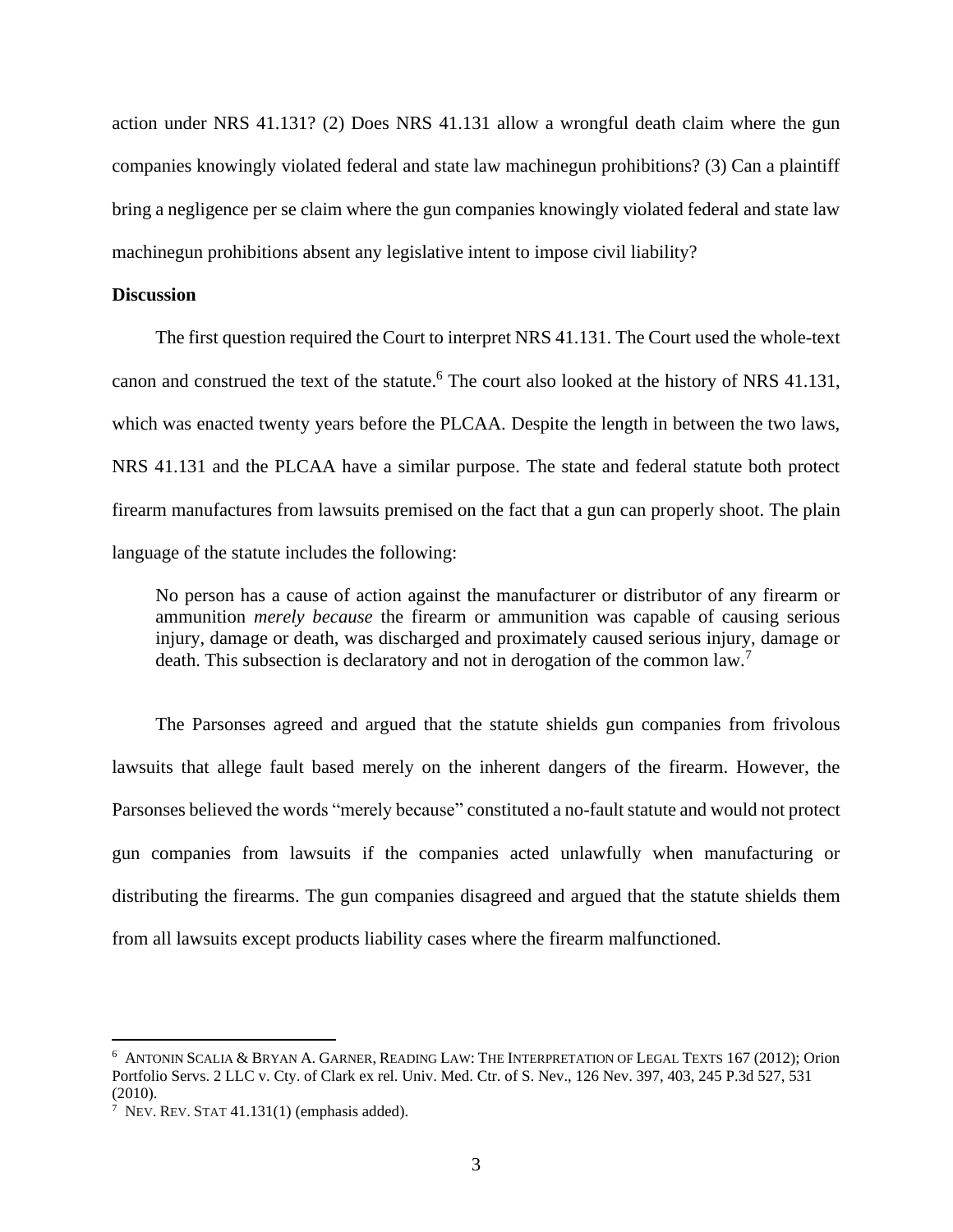The court analyzed the words "merely because" and concluded that the phrase arguably allows the present action where fault extends beyond the firearm's inherent ability to cause harm. But the court also noted that NRS 41.131's immunity does not solely cover legal firearm. The statute reads that "[n]o person has a cause of action against the manufacturer or distributor of *any firearm* or ammunition.<sup>38</sup> So the statute protects gun companies in situations where a firearm is sold illegally. Conversely, the PLCAA and its predicate exception condition immunity for gun manufactures on the firearm being legal.<sup>9</sup>

The court analogized Nevada's statute to Indiana code section 34-12-3-3(2) (2021). The Indiana Supreme Court held that Indiana's statute protected gun companies from liability when the company acted unlawfully because the Indiana Legislature did not include the term "lawful" in the statute.<sup>10</sup> Similarly, NRS 41.131 does not predicate immunity on lawful conduct. Because the manufacture and sale of legal firearms is immaterial to acquire the protections of the statute, the alleged illegality of the AR-15 rifles is irrelevant.

This interpretation of NRS 41.131 does not make the words "merely because" meaningless. NRS 41.131(2) limits the protections granted in NRS 41.131(1) and excludes product design or production defects of firearms. The statute also does not completely immunize gun companies for acts of negligence. If the acts of gun companies create an unreasonable risk of harm beyond the inherent dangers of a firearm, gun companies may still be held liable.

<sup>8</sup> *Id.* (emphasis added).

 $9\,$  15 U.S.C. §§ 7902(a), 7903(5)(A)(iii).

<sup>10</sup> *See* KS&E Sports v. Runnels, 72 N.E.3d 892 (2017).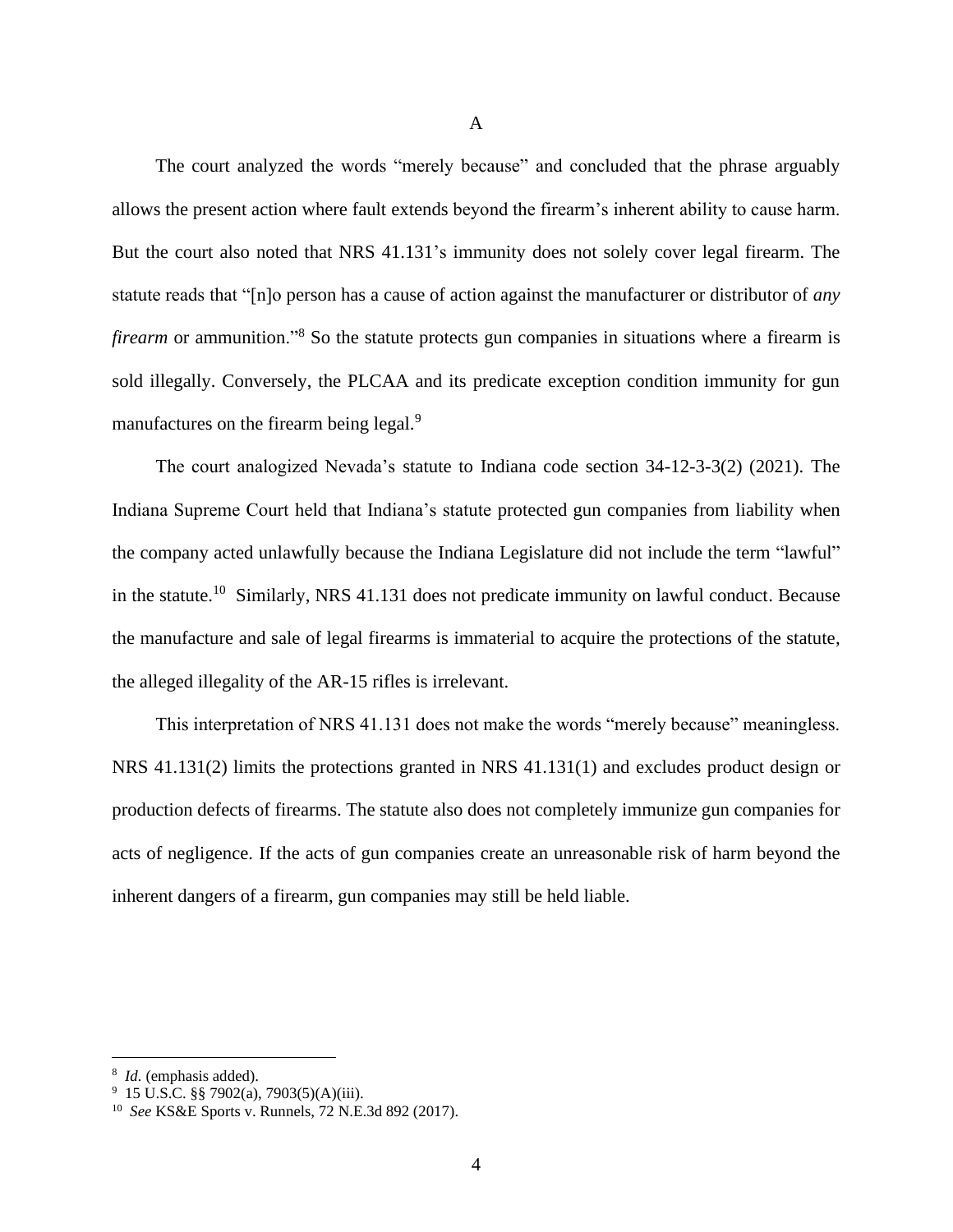The legislative history of NRS 41.131 supports this interpretation. The statute was enacted in 1985. The possession and use of machineguns was not prohibited by law until 1989.<sup>11</sup> And the manufacture and sale of machineguns in Nevada was not prohibited until  $2003$ <sup>12</sup> So NRS 41.131 was not enacted with the purpose of barring protection for machinegun manufacture or use. Additionally, there were guns and ammunition that were illegal in 1985. Yet, the Nevada

legislature still included "any firearm or ammunition" in the statute. Despite subsequent laws banning certain firearms or ammunition, the Nevada legislature left NRS 41.131 unchanged.

 $\overline{C}$ 

Lastly, the Court analyzed the last sentence of NRS 41.131(1): "This subsection is declaratory and not in derogation of the common law." The court used two canons of construction. First, declaratory statutes should be read as coextensive with the common law. And the court presumes that the statute does not change the meaning of the common law. Second, a statute that is in derogation of the common law will be narrowly construed. The court used the last sentence of the statute as an interpretive guide to mean that the statute should be construed alongside the common law. The statute should not be narrowly construed like statutes that are in derogation of the common law.

So NRS 41.131(1) pointed the court to the common law to interprete the protections of the statute. At the time the statute was enacted, Nevada common law did not address the liability of gun companies for injuries or death caused by the illegal use of a firearm. Moreover, there was persuasive authority from outside Nevada that found the common law did not establish gun

<sup>&</sup>lt;sup>11</sup> 1989 Nev. Stat., ch. 309, § 1, at 653-54.

<sup>12</sup> 2003 Nev. Stat., ch. 256, § 6, at 1351.